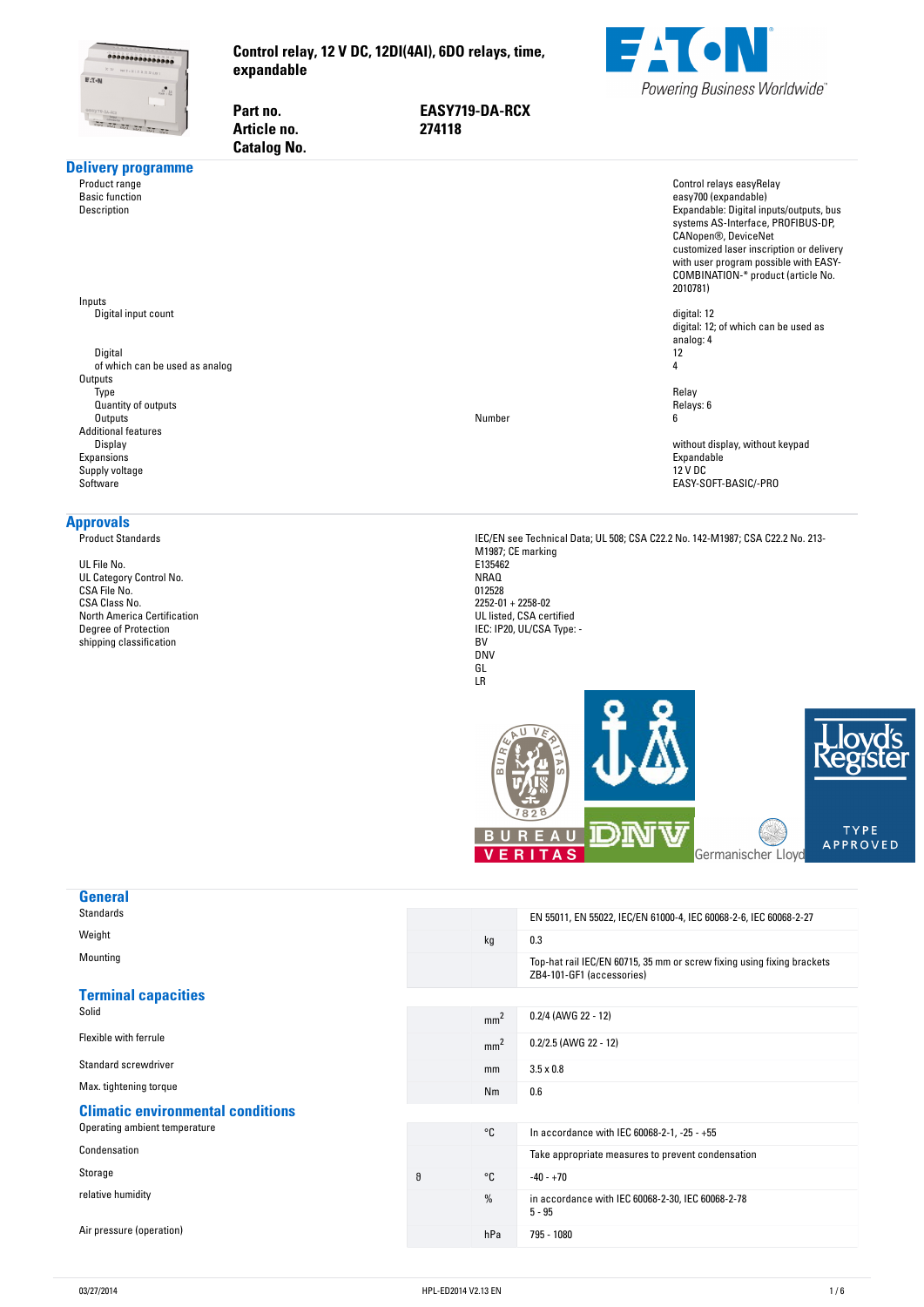# **Ambient-conditions,-mechanical**

| Protection type (IEC/EN 60529, EN50178, VBG 4)                                       |                           |         | <b>IP20</b>                                                                                                    |
|--------------------------------------------------------------------------------------|---------------------------|---------|----------------------------------------------------------------------------------------------------------------|
| Vibrations                                                                           |                           | Hz      | In accordance with IEC 60068-2-6<br>constant amplitude 0.15 mm: 10 - 57<br>constant acceleration 2 g: 57 - 150 |
| Mechanical shock resistance (IEC/EN 60068-2-27) semi-sinusoidal 15                   |                           | Impacts | 18                                                                                                             |
| $g/11$ ms<br>Drop to IEC/EN 60068-2-31                                               | Drop<br>height            | mm      | 50                                                                                                             |
| Free fall, packaged (IEC/EN 60068-2-32)                                              |                           | m       | 1                                                                                                              |
| Mounting position                                                                    |                           |         | Vertical or horizontal                                                                                         |
| <b>Electromagnetic compatibility (EMC)</b><br>Overvoltage category/pollution degree  |                           |         | III/2                                                                                                          |
| Electrostatic discharge (ESD)                                                        |                           |         |                                                                                                                |
| applied standard                                                                     |                           |         | according to IEC EN 61000-4-2                                                                                  |
| Air discharge                                                                        |                           | kV      | 8                                                                                                              |
| Contact discharge                                                                    |                           | kV      | 6                                                                                                              |
| Electromagnetic fields (RFI) to IEC EN 61000-4-3                                     |                           | V/m     | 10                                                                                                             |
| Radio interference suppression                                                       |                           |         | EN 55011 Class B, EN 55022 Class B                                                                             |
| Burst                                                                                |                           | kV      | according to IEC/EN 61000-4-4                                                                                  |
| power pulses (Surge)                                                                 |                           |         | according to IEC/EN 61000-4-5                                                                                  |
|                                                                                      |                           |         | 1 kV (supply cables, symmetrical)                                                                              |
| Immunity to line-conducted interference to (IEC/EN 61000-4-6)                        |                           | V       | 10                                                                                                             |
| <b>Insulation resistance</b><br>Clearance in air and creepage distances              |                           |         | EN 50178, UL 508, CSA C22.2, No. 142                                                                           |
| Insulation resistance                                                                |                           |         | EN 50178                                                                                                       |
| <b>Back-up of real-time clock</b><br>Back-up of real-time clock                      |                           |         | Backup time (hours) with fully charged double layer capacitor<br>Service life (years)                          |
| Accuracy of real-time clock to inputs                                                |                           | s/      | typ. $\pm 2$ ( $\pm 0.2$ h/Year)                                                                               |
|                                                                                      |                           | day     |                                                                                                                |
|                                                                                      |                           |         | depending on ambient air temperature fluctuations of up to $\pm$ 5 s/day ( $\pm$<br>0.5 h/year) are possible   |
| <b>Repetition accuracy of timing relays</b><br>Accuracy of timing relays (of values) |                           | %       | ± 0.02                                                                                                         |
| Resolution                                                                           |                           |         |                                                                                                                |
| Range "S"                                                                            |                           | ms      | 10                                                                                                             |
| Range "M:S"                                                                          |                           | s       | $\mathbf{1}$                                                                                                   |
| Range "H:M"                                                                          |                           | min     | $\mathbf{1}$                                                                                                   |
| <b>Retentive memory</b>                                                              |                           |         |                                                                                                                |
| Write cycles of the retentive memory                                                 |                           |         | 1000000 (10 <sup>6</sup> )                                                                                     |
| <b>Power supply</b>                                                                  |                           |         |                                                                                                                |
| Rated operational voltage                                                            | $U_{e}$                   | V       | 12 DC (-15/+30%)                                                                                               |
| Permissible range                                                                    | $\mathsf{U}_{\mathsf{e}}$ |         | 10.2 - 15.6 V DC                                                                                               |
| Residual ripple<br>Input current                                                     |                           | $\%$    | $\leq$ <sub>5</sub>                                                                                            |
|                                                                                      |                           |         | normally 200 mA at U <sub>e</sub>                                                                              |
| Voltage dips                                                                         |                           | ms      | $\leq$ In accordance with IEC 61131-2<br>$\leq 10$                                                             |
| Fuse                                                                                 |                           | Α       | $\equiv$ 1A(T)                                                                                                 |
| <b>Digital inputs 12 V DC</b><br>Number                                              |                           |         | 12                                                                                                             |
| Inputs can be used as analog inputs                                                  |                           |         | 4 (17, 18, 111, 112)                                                                                           |
| <b>Status Display</b>                                                                |                           |         | LCD-Display                                                                                                    |
|                                                                                      |                           |         |                                                                                                                |
|                                                                                      |                           |         |                                                                                                                |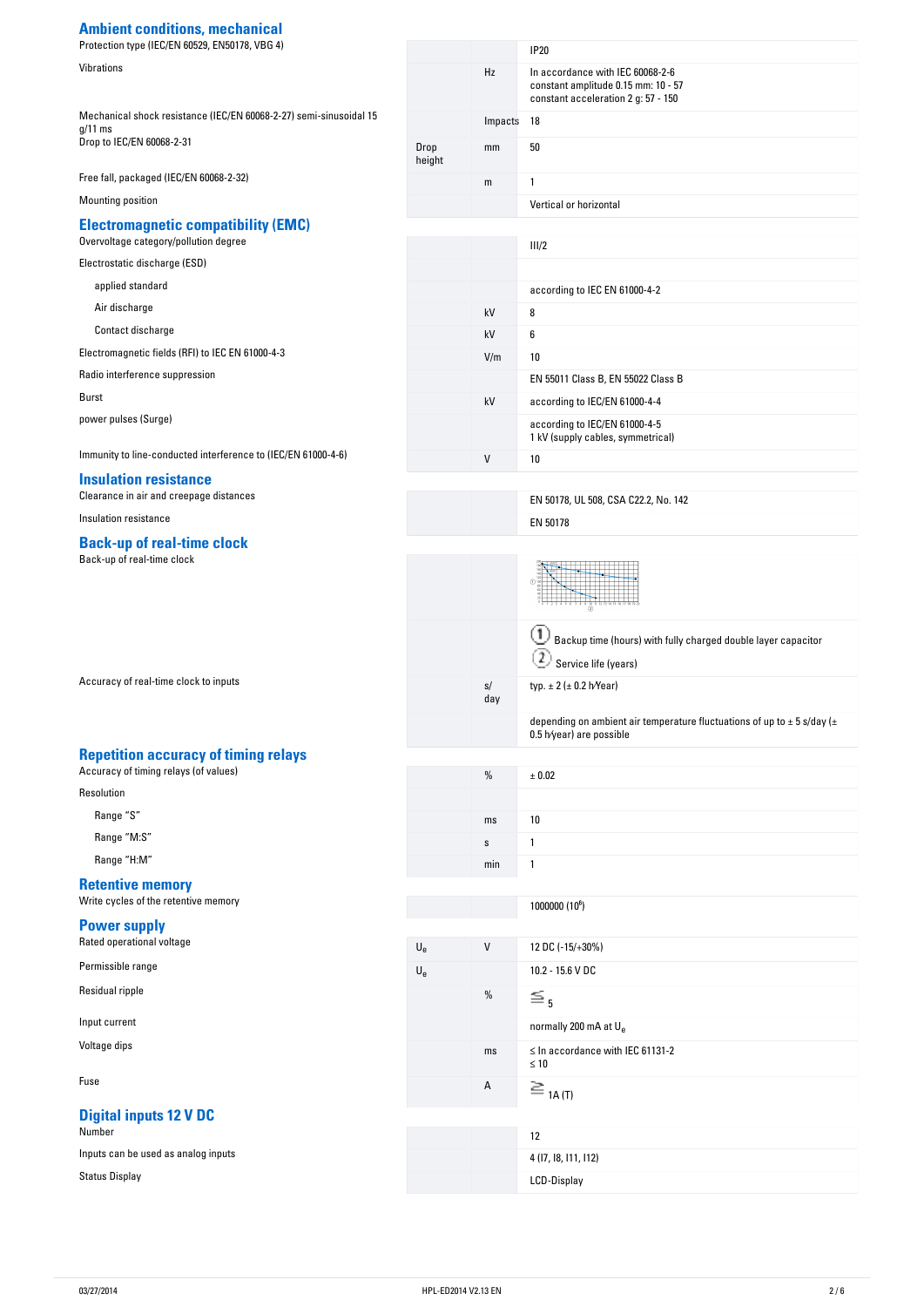| Rated operational voltage<br>$\mathsf{U}_{\mathrm{e}}$<br>${\sf V}$<br>12<br>DC<br>Input voltage<br>V<br>Signal 0: $\equiv$ 4<br>DC<br>Signal 1: $\equiv$ 8<br>Input current at signal 1<br>I1 - I6: 3.3 (at 12 V DC)<br>mA<br>17, 18: 1.1 (at 12 V DC)<br>19 - 112: 3.3 (at 12 V DC)<br>Deceleration time<br>20 (0 -> 1/1 -> 0, Debounce ON)<br>ms<br>Normally 0.3 (0 -> 1, Debounce OFF, I1 - I6, I9, I10)<br>Normally 0.35 (0 -> 1, Debounce OFF, 17, 18, 111, 112)<br>Normally 0.4 (1 -> 0, Debounce OFF, I1 - I6, I9, I10)<br>Normally 0.35 (1 -> 0, Debounce OFF, 17, 18, 111, 112)<br>Cable length<br>100 (unshielded)<br>${\sf m}$<br>Frequency counter<br>Number<br>2(13, 14)<br>Counter frequency<br>kHz<br>$\leq_1$<br>Pulse shape<br>Square<br>Pulse pause ratio<br>1:1<br>Rapid counter inputs<br>Number<br>2(11, 12)<br>Cable length<br>${\mathsf m}$<br>$\equiv$ 20 (screened)<br>Counter frequency<br>kHz<br>$\leq_1$<br>Pulse shape<br>Square<br><b>Analog inputs</b><br>Number<br>4 (17, 18, 111, 112)<br>Potential isolation<br>from power supply: no<br>between digital inputs: no<br>from the outputs: yes<br>to interface/memory card: no<br>to easyLink: no<br>Input type<br>DC voltage<br>Signal range<br>0-10 V DC<br>Resolution<br>0.01 V analog<br>0.01 V digital<br>10 Bit (value 0 - 1023)<br>Input impedance<br>kΩ<br>11.2<br>Accuracy of actual value<br>Two EASY devices<br>$\%$<br>$\pm$ 3<br>Within a single device<br>$\%$<br>$\pm$ 2, (17, 18, 111, 112) $\pm$ 0.12 V<br>Conversion time, analog/digital<br>Input delay ON: 20; Input delay OFF: each cycle time<br>ms<br>Input current<br>mA<br>< 1<br>Cable length<br>$\equiv$ 30, screened<br>m<br><b>Relay outputs</b><br>Number<br>6<br>Outputs in groups of<br>1<br>Parallel switching of outputs for increased output<br>Not permissible<br>Protection of an output relay<br>Miniature circuit-breaker B16 or fuse 8 A (slow)<br>Potential isolation<br>from power supply: yes<br>From the inputs: yes<br>Safe isolation according to EN 50178: 300 V AC<br>Basic isolation: 600 V AC<br>Lifespan, mechanical<br><b>Operations</b><br>10<br>X<br>10 <sup>6</sup><br>Contacts<br>Conventional thermal current (10 A UL)<br>8<br>А<br>Recommended for load: 12 V AC/DC<br>$>500$<br>mA<br>Short-circuit-proof cos $\varphi$ = 1, characteristic B16 at 600 A<br>А<br>16 | Potential isolation |  | from power supply: no<br>between digital inputs: no<br>from the outputs: yes<br>to interface/memory card: no<br>to easyLink |
|------------------------------------------------------------------------------------------------------------------------------------------------------------------------------------------------------------------------------------------------------------------------------------------------------------------------------------------------------------------------------------------------------------------------------------------------------------------------------------------------------------------------------------------------------------------------------------------------------------------------------------------------------------------------------------------------------------------------------------------------------------------------------------------------------------------------------------------------------------------------------------------------------------------------------------------------------------------------------------------------------------------------------------------------------------------------------------------------------------------------------------------------------------------------------------------------------------------------------------------------------------------------------------------------------------------------------------------------------------------------------------------------------------------------------------------------------------------------------------------------------------------------------------------------------------------------------------------------------------------------------------------------------------------------------------------------------------------------------------------------------------------------------------------------------------------------------------------------------------------------------------------------------------------------------------------------------------------------------------------------------------------------------------------------------------------------------------------------------------------------------------------------------------------------------------------------------------------------------------------------------------------------------------------------------------------------------------------------------------------|---------------------|--|-----------------------------------------------------------------------------------------------------------------------------|
|                                                                                                                                                                                                                                                                                                                                                                                                                                                                                                                                                                                                                                                                                                                                                                                                                                                                                                                                                                                                                                                                                                                                                                                                                                                                                                                                                                                                                                                                                                                                                                                                                                                                                                                                                                                                                                                                                                                                                                                                                                                                                                                                                                                                                                                                                                                                                                  |                     |  |                                                                                                                             |
|                                                                                                                                                                                                                                                                                                                                                                                                                                                                                                                                                                                                                                                                                                                                                                                                                                                                                                                                                                                                                                                                                                                                                                                                                                                                                                                                                                                                                                                                                                                                                                                                                                                                                                                                                                                                                                                                                                                                                                                                                                                                                                                                                                                                                                                                                                                                                                  |                     |  |                                                                                                                             |
|                                                                                                                                                                                                                                                                                                                                                                                                                                                                                                                                                                                                                                                                                                                                                                                                                                                                                                                                                                                                                                                                                                                                                                                                                                                                                                                                                                                                                                                                                                                                                                                                                                                                                                                                                                                                                                                                                                                                                                                                                                                                                                                                                                                                                                                                                                                                                                  |                     |  |                                                                                                                             |
|                                                                                                                                                                                                                                                                                                                                                                                                                                                                                                                                                                                                                                                                                                                                                                                                                                                                                                                                                                                                                                                                                                                                                                                                                                                                                                                                                                                                                                                                                                                                                                                                                                                                                                                                                                                                                                                                                                                                                                                                                                                                                                                                                                                                                                                                                                                                                                  |                     |  |                                                                                                                             |
|                                                                                                                                                                                                                                                                                                                                                                                                                                                                                                                                                                                                                                                                                                                                                                                                                                                                                                                                                                                                                                                                                                                                                                                                                                                                                                                                                                                                                                                                                                                                                                                                                                                                                                                                                                                                                                                                                                                                                                                                                                                                                                                                                                                                                                                                                                                                                                  |                     |  |                                                                                                                             |
|                                                                                                                                                                                                                                                                                                                                                                                                                                                                                                                                                                                                                                                                                                                                                                                                                                                                                                                                                                                                                                                                                                                                                                                                                                                                                                                                                                                                                                                                                                                                                                                                                                                                                                                                                                                                                                                                                                                                                                                                                                                                                                                                                                                                                                                                                                                                                                  |                     |  |                                                                                                                             |
|                                                                                                                                                                                                                                                                                                                                                                                                                                                                                                                                                                                                                                                                                                                                                                                                                                                                                                                                                                                                                                                                                                                                                                                                                                                                                                                                                                                                                                                                                                                                                                                                                                                                                                                                                                                                                                                                                                                                                                                                                                                                                                                                                                                                                                                                                                                                                                  |                     |  |                                                                                                                             |
|                                                                                                                                                                                                                                                                                                                                                                                                                                                                                                                                                                                                                                                                                                                                                                                                                                                                                                                                                                                                                                                                                                                                                                                                                                                                                                                                                                                                                                                                                                                                                                                                                                                                                                                                                                                                                                                                                                                                                                                                                                                                                                                                                                                                                                                                                                                                                                  |                     |  |                                                                                                                             |
|                                                                                                                                                                                                                                                                                                                                                                                                                                                                                                                                                                                                                                                                                                                                                                                                                                                                                                                                                                                                                                                                                                                                                                                                                                                                                                                                                                                                                                                                                                                                                                                                                                                                                                                                                                                                                                                                                                                                                                                                                                                                                                                                                                                                                                                                                                                                                                  |                     |  |                                                                                                                             |
|                                                                                                                                                                                                                                                                                                                                                                                                                                                                                                                                                                                                                                                                                                                                                                                                                                                                                                                                                                                                                                                                                                                                                                                                                                                                                                                                                                                                                                                                                                                                                                                                                                                                                                                                                                                                                                                                                                                                                                                                                                                                                                                                                                                                                                                                                                                                                                  |                     |  |                                                                                                                             |
|                                                                                                                                                                                                                                                                                                                                                                                                                                                                                                                                                                                                                                                                                                                                                                                                                                                                                                                                                                                                                                                                                                                                                                                                                                                                                                                                                                                                                                                                                                                                                                                                                                                                                                                                                                                                                                                                                                                                                                                                                                                                                                                                                                                                                                                                                                                                                                  |                     |  |                                                                                                                             |
|                                                                                                                                                                                                                                                                                                                                                                                                                                                                                                                                                                                                                                                                                                                                                                                                                                                                                                                                                                                                                                                                                                                                                                                                                                                                                                                                                                                                                                                                                                                                                                                                                                                                                                                                                                                                                                                                                                                                                                                                                                                                                                                                                                                                                                                                                                                                                                  |                     |  |                                                                                                                             |
|                                                                                                                                                                                                                                                                                                                                                                                                                                                                                                                                                                                                                                                                                                                                                                                                                                                                                                                                                                                                                                                                                                                                                                                                                                                                                                                                                                                                                                                                                                                                                                                                                                                                                                                                                                                                                                                                                                                                                                                                                                                                                                                                                                                                                                                                                                                                                                  |                     |  |                                                                                                                             |
|                                                                                                                                                                                                                                                                                                                                                                                                                                                                                                                                                                                                                                                                                                                                                                                                                                                                                                                                                                                                                                                                                                                                                                                                                                                                                                                                                                                                                                                                                                                                                                                                                                                                                                                                                                                                                                                                                                                                                                                                                                                                                                                                                                                                                                                                                                                                                                  |                     |  |                                                                                                                             |
|                                                                                                                                                                                                                                                                                                                                                                                                                                                                                                                                                                                                                                                                                                                                                                                                                                                                                                                                                                                                                                                                                                                                                                                                                                                                                                                                                                                                                                                                                                                                                                                                                                                                                                                                                                                                                                                                                                                                                                                                                                                                                                                                                                                                                                                                                                                                                                  |                     |  |                                                                                                                             |
|                                                                                                                                                                                                                                                                                                                                                                                                                                                                                                                                                                                                                                                                                                                                                                                                                                                                                                                                                                                                                                                                                                                                                                                                                                                                                                                                                                                                                                                                                                                                                                                                                                                                                                                                                                                                                                                                                                                                                                                                                                                                                                                                                                                                                                                                                                                                                                  |                     |  |                                                                                                                             |
|                                                                                                                                                                                                                                                                                                                                                                                                                                                                                                                                                                                                                                                                                                                                                                                                                                                                                                                                                                                                                                                                                                                                                                                                                                                                                                                                                                                                                                                                                                                                                                                                                                                                                                                                                                                                                                                                                                                                                                                                                                                                                                                                                                                                                                                                                                                                                                  |                     |  |                                                                                                                             |
|                                                                                                                                                                                                                                                                                                                                                                                                                                                                                                                                                                                                                                                                                                                                                                                                                                                                                                                                                                                                                                                                                                                                                                                                                                                                                                                                                                                                                                                                                                                                                                                                                                                                                                                                                                                                                                                                                                                                                                                                                                                                                                                                                                                                                                                                                                                                                                  |                     |  |                                                                                                                             |
|                                                                                                                                                                                                                                                                                                                                                                                                                                                                                                                                                                                                                                                                                                                                                                                                                                                                                                                                                                                                                                                                                                                                                                                                                                                                                                                                                                                                                                                                                                                                                                                                                                                                                                                                                                                                                                                                                                                                                                                                                                                                                                                                                                                                                                                                                                                                                                  |                     |  |                                                                                                                             |
|                                                                                                                                                                                                                                                                                                                                                                                                                                                                                                                                                                                                                                                                                                                                                                                                                                                                                                                                                                                                                                                                                                                                                                                                                                                                                                                                                                                                                                                                                                                                                                                                                                                                                                                                                                                                                                                                                                                                                                                                                                                                                                                                                                                                                                                                                                                                                                  |                     |  |                                                                                                                             |
|                                                                                                                                                                                                                                                                                                                                                                                                                                                                                                                                                                                                                                                                                                                                                                                                                                                                                                                                                                                                                                                                                                                                                                                                                                                                                                                                                                                                                                                                                                                                                                                                                                                                                                                                                                                                                                                                                                                                                                                                                                                                                                                                                                                                                                                                                                                                                                  |                     |  |                                                                                                                             |
|                                                                                                                                                                                                                                                                                                                                                                                                                                                                                                                                                                                                                                                                                                                                                                                                                                                                                                                                                                                                                                                                                                                                                                                                                                                                                                                                                                                                                                                                                                                                                                                                                                                                                                                                                                                                                                                                                                                                                                                                                                                                                                                                                                                                                                                                                                                                                                  |                     |  |                                                                                                                             |
|                                                                                                                                                                                                                                                                                                                                                                                                                                                                                                                                                                                                                                                                                                                                                                                                                                                                                                                                                                                                                                                                                                                                                                                                                                                                                                                                                                                                                                                                                                                                                                                                                                                                                                                                                                                                                                                                                                                                                                                                                                                                                                                                                                                                                                                                                                                                                                  |                     |  |                                                                                                                             |
|                                                                                                                                                                                                                                                                                                                                                                                                                                                                                                                                                                                                                                                                                                                                                                                                                                                                                                                                                                                                                                                                                                                                                                                                                                                                                                                                                                                                                                                                                                                                                                                                                                                                                                                                                                                                                                                                                                                                                                                                                                                                                                                                                                                                                                                                                                                                                                  |                     |  |                                                                                                                             |
|                                                                                                                                                                                                                                                                                                                                                                                                                                                                                                                                                                                                                                                                                                                                                                                                                                                                                                                                                                                                                                                                                                                                                                                                                                                                                                                                                                                                                                                                                                                                                                                                                                                                                                                                                                                                                                                                                                                                                                                                                                                                                                                                                                                                                                                                                                                                                                  |                     |  |                                                                                                                             |
|                                                                                                                                                                                                                                                                                                                                                                                                                                                                                                                                                                                                                                                                                                                                                                                                                                                                                                                                                                                                                                                                                                                                                                                                                                                                                                                                                                                                                                                                                                                                                                                                                                                                                                                                                                                                                                                                                                                                                                                                                                                                                                                                                                                                                                                                                                                                                                  |                     |  |                                                                                                                             |
|                                                                                                                                                                                                                                                                                                                                                                                                                                                                                                                                                                                                                                                                                                                                                                                                                                                                                                                                                                                                                                                                                                                                                                                                                                                                                                                                                                                                                                                                                                                                                                                                                                                                                                                                                                                                                                                                                                                                                                                                                                                                                                                                                                                                                                                                                                                                                                  |                     |  |                                                                                                                             |
|                                                                                                                                                                                                                                                                                                                                                                                                                                                                                                                                                                                                                                                                                                                                                                                                                                                                                                                                                                                                                                                                                                                                                                                                                                                                                                                                                                                                                                                                                                                                                                                                                                                                                                                                                                                                                                                                                                                                                                                                                                                                                                                                                                                                                                                                                                                                                                  |                     |  |                                                                                                                             |
|                                                                                                                                                                                                                                                                                                                                                                                                                                                                                                                                                                                                                                                                                                                                                                                                                                                                                                                                                                                                                                                                                                                                                                                                                                                                                                                                                                                                                                                                                                                                                                                                                                                                                                                                                                                                                                                                                                                                                                                                                                                                                                                                                                                                                                                                                                                                                                  |                     |  |                                                                                                                             |
|                                                                                                                                                                                                                                                                                                                                                                                                                                                                                                                                                                                                                                                                                                                                                                                                                                                                                                                                                                                                                                                                                                                                                                                                                                                                                                                                                                                                                                                                                                                                                                                                                                                                                                                                                                                                                                                                                                                                                                                                                                                                                                                                                                                                                                                                                                                                                                  |                     |  |                                                                                                                             |
|                                                                                                                                                                                                                                                                                                                                                                                                                                                                                                                                                                                                                                                                                                                                                                                                                                                                                                                                                                                                                                                                                                                                                                                                                                                                                                                                                                                                                                                                                                                                                                                                                                                                                                                                                                                                                                                                                                                                                                                                                                                                                                                                                                                                                                                                                                                                                                  |                     |  |                                                                                                                             |
|                                                                                                                                                                                                                                                                                                                                                                                                                                                                                                                                                                                                                                                                                                                                                                                                                                                                                                                                                                                                                                                                                                                                                                                                                                                                                                                                                                                                                                                                                                                                                                                                                                                                                                                                                                                                                                                                                                                                                                                                                                                                                                                                                                                                                                                                                                                                                                  |                     |  |                                                                                                                             |
|                                                                                                                                                                                                                                                                                                                                                                                                                                                                                                                                                                                                                                                                                                                                                                                                                                                                                                                                                                                                                                                                                                                                                                                                                                                                                                                                                                                                                                                                                                                                                                                                                                                                                                                                                                                                                                                                                                                                                                                                                                                                                                                                                                                                                                                                                                                                                                  |                     |  |                                                                                                                             |
|                                                                                                                                                                                                                                                                                                                                                                                                                                                                                                                                                                                                                                                                                                                                                                                                                                                                                                                                                                                                                                                                                                                                                                                                                                                                                                                                                                                                                                                                                                                                                                                                                                                                                                                                                                                                                                                                                                                                                                                                                                                                                                                                                                                                                                                                                                                                                                  |                     |  |                                                                                                                             |
|                                                                                                                                                                                                                                                                                                                                                                                                                                                                                                                                                                                                                                                                                                                                                                                                                                                                                                                                                                                                                                                                                                                                                                                                                                                                                                                                                                                                                                                                                                                                                                                                                                                                                                                                                                                                                                                                                                                                                                                                                                                                                                                                                                                                                                                                                                                                                                  |                     |  |                                                                                                                             |
|                                                                                                                                                                                                                                                                                                                                                                                                                                                                                                                                                                                                                                                                                                                                                                                                                                                                                                                                                                                                                                                                                                                                                                                                                                                                                                                                                                                                                                                                                                                                                                                                                                                                                                                                                                                                                                                                                                                                                                                                                                                                                                                                                                                                                                                                                                                                                                  |                     |  |                                                                                                                             |
|                                                                                                                                                                                                                                                                                                                                                                                                                                                                                                                                                                                                                                                                                                                                                                                                                                                                                                                                                                                                                                                                                                                                                                                                                                                                                                                                                                                                                                                                                                                                                                                                                                                                                                                                                                                                                                                                                                                                                                                                                                                                                                                                                                                                                                                                                                                                                                  |                     |  |                                                                                                                             |
|                                                                                                                                                                                                                                                                                                                                                                                                                                                                                                                                                                                                                                                                                                                                                                                                                                                                                                                                                                                                                                                                                                                                                                                                                                                                                                                                                                                                                                                                                                                                                                                                                                                                                                                                                                                                                                                                                                                                                                                                                                                                                                                                                                                                                                                                                                                                                                  |                     |  |                                                                                                                             |
|                                                                                                                                                                                                                                                                                                                                                                                                                                                                                                                                                                                                                                                                                                                                                                                                                                                                                                                                                                                                                                                                                                                                                                                                                                                                                                                                                                                                                                                                                                                                                                                                                                                                                                                                                                                                                                                                                                                                                                                                                                                                                                                                                                                                                                                                                                                                                                  |                     |  |                                                                                                                             |
|                                                                                                                                                                                                                                                                                                                                                                                                                                                                                                                                                                                                                                                                                                                                                                                                                                                                                                                                                                                                                                                                                                                                                                                                                                                                                                                                                                                                                                                                                                                                                                                                                                                                                                                                                                                                                                                                                                                                                                                                                                                                                                                                                                                                                                                                                                                                                                  |                     |  |                                                                                                                             |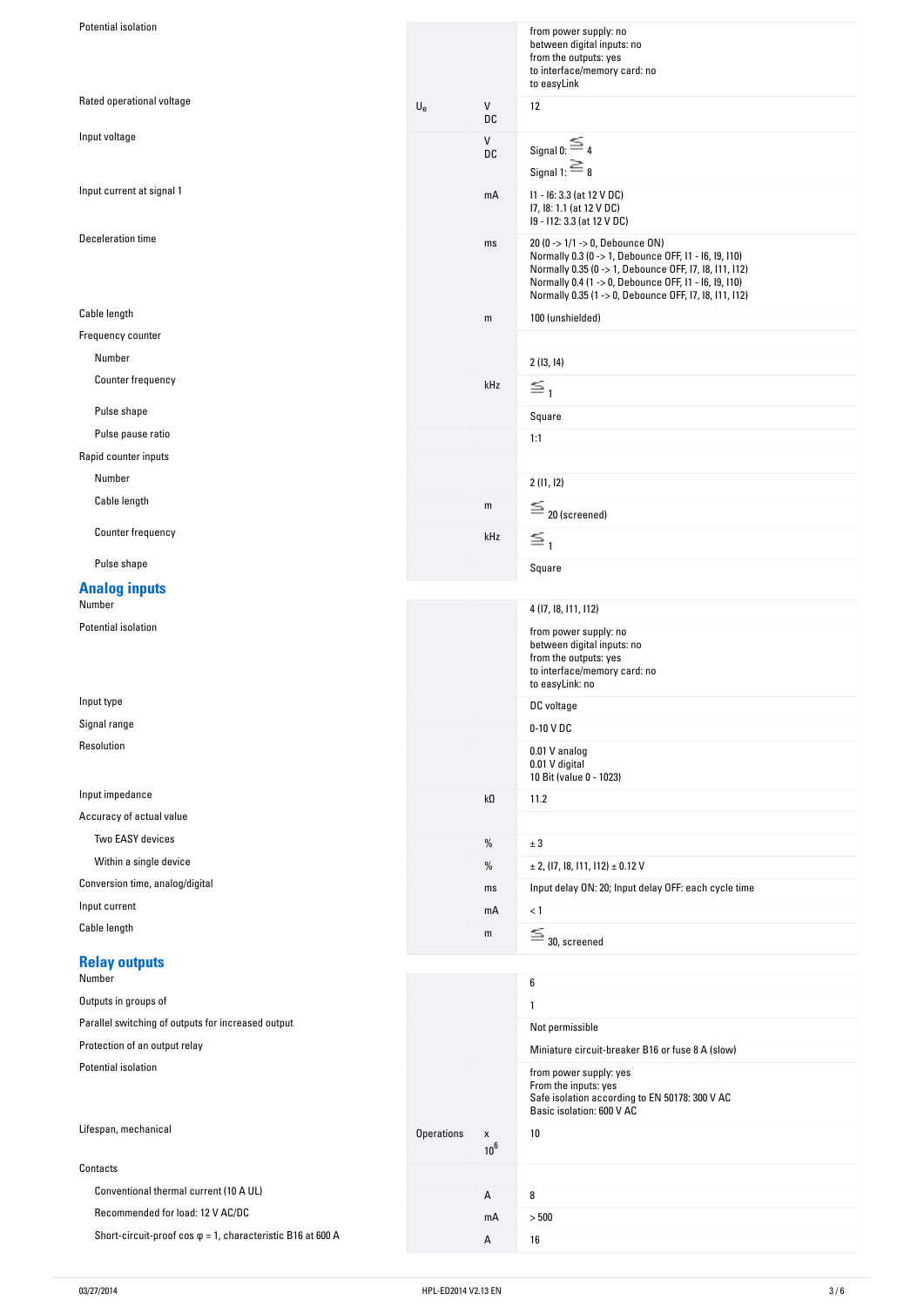| Short-circuit-proof cos $\varphi$ = 0.5 to 0.7, characteristic B16 at 900 A                         |                           | А                           | 16                                                       |
|-----------------------------------------------------------------------------------------------------|---------------------------|-----------------------------|----------------------------------------------------------|
| Rated impulse withstand voltage U <sub>imp</sub> of contact coil                                    |                           | kV                          | 6                                                        |
| Rated operational voltage                                                                           | $\mathsf{U}_{\mathsf{e}}$ | V<br>AC                     | 250                                                      |
| Rated insulation voltage                                                                            | $U_i$                     | V<br>$\mathsf{AC}$          | 250                                                      |
| Safe isolation according to EN 50178                                                                |                           | V<br>AC                     | 300 between coil and contact<br>300 between two contacts |
| Making capacity                                                                                     |                           |                             |                                                          |
| AC--15, 250 V AC, 3 A (600 ops./h)                                                                  | <b>Operations</b>         |                             | 300000                                                   |
| DC-13, L/R $\equiv$ 150 ms, 24 V DC, 1 A (500 S/h)                                                  | <b>Operations</b>         |                             | 200000                                                   |
| <b>Breaking capacity</b>                                                                            |                           |                             |                                                          |
| AC-15, 250 V AC, 3 A (600 Ops./h)                                                                   | <b>Operations</b>         |                             | 300000                                                   |
| DC-13, L/R $\equiv$ 150 ms, 24 V DC, 1 A (500 S/h)<br>Filament bulb load                            | <b>Operations</b>         |                             | 200000                                                   |
| 1000 W at 230/240 V AC                                                                              |                           |                             |                                                          |
| 500 W at 115/120 V AC                                                                               | <b>Operations</b>         |                             | 25000                                                    |
| Fluorescent lamp load                                                                               | <b>Operations</b>         |                             | 25000                                                    |
| Fluorescent lamp load 10 x 58 W at 230/240 V AC                                                     |                           |                             |                                                          |
| With upstream electrical device                                                                     |                           |                             |                                                          |
|                                                                                                     | <b>Operations</b>         |                             | 25000                                                    |
| Uncompensated                                                                                       | <b>Operations</b>         |                             | 25000                                                    |
| Fluorescent lamp load 1 x 58 W at 230/240 V AC, conventional,<br>compensated<br>Switching frequency | <b>Operations</b>         |                             | 25000                                                    |
| <b>Mechanical operations</b>                                                                        |                           | X                           | 10                                                       |
|                                                                                                     |                           | 10 <sup>6</sup>             |                                                          |
| Switching frequency                                                                                 |                           | Hz                          | 10                                                       |
| Resistive load/lamp load                                                                            |                           | Hz                          | $\overline{2}$                                           |
| Inductive load                                                                                      |                           | Hz                          | 0.5                                                      |
| UL/CSA                                                                                              |                           |                             |                                                          |
| Uninterrupted current at 240 V AC                                                                   |                           | А                           | 10                                                       |
| Uninterrupted current at 24 V DC                                                                    |                           | А                           | 8                                                        |
| AC                                                                                                  |                           |                             |                                                          |
| Control Circuit Rating Codes (utilization category)                                                 |                           |                             | B 300 Light Pilot Duty                                   |
| Max. rated operational voltage                                                                      |                           | V<br>$\mathsf{A}\mathsf{C}$ | 300                                                      |
| max. thermal continuous current $\cos \varphi = 1$ at B 300                                         |                           | Α                           | 5                                                        |
| max. make/break cos $\varphi \neq$ capacity 1 at B 300                                              |                           | VA                          | 3600/360                                                 |
| DC                                                                                                  |                           |                             |                                                          |
| Control Circuit Rating Codes (utilization category)                                                 |                           |                             | R 300 Light Pilot Duty                                   |
| Max. rated operational voltage                                                                      |                           | ${\sf V}$<br>DC             | 300                                                      |
| Max. thermal uninterrupted current at R 300                                                         |                           | Α                           | 1                                                        |
| Max. make/break capacity at R 300                                                                   |                           | VA                          | 28/28                                                    |

## **Technical-data-ETIM-5.0**

PLC's (EG000024) / Logic module (EC001417) Electric engineering, automation, process control engineering / Control / Programmable logic control (SPS) / Logic module (ecl@ss8-27-24-22-16 [AKE539010]) Supply voltage AC 50 Hz  $0 - 0$ Supply voltage AC 60 Hz  $\,$  0 - 0  $\,$  0  $\,$  0  $\,$  0  $\,$  0  $\,$  0  $\,$  0  $\,$  0  $\,$  0  $\,$  0  $\,$  0  $\,$  0  $\,$  0  $\,$  0  $\,$  0  $\,$  0  $\,$  0  $\,$  0  $\,$  0  $\,$  0  $\,$  0  $\,$  0  $\,$  0  $\,$  0  $\,$  0  $\,$  0  $\,$  0  $\,$ Supply voltage DC 215.6 and 22 - 15.6 and 22 - 15.6 and 22 - 15.6 and 22 - 15.6 and 22 - 15.6 and 22 - 15.6 and 22 - 15.6 and 22 - 15.6 and 22 - 15.6 and 22 - 15.6 and 22 - 15.6 and 22 - 15.6 and 22 - 15.6 and 22 - 15.6 an Voltage type of supply voltage density of supply voltage density of the DC DC Switching current and the Switching current and the Switching current and the Switching current and the Switching current and the Switching curr Switching current A 8 Number of analogue inputs and the set of an allowing the set of an allowing the set of analogue outputs and the set of an allowing the set of an allowing the set of an allowing the set of an allowing the set of an allowing Number of analogue outputs and the set of an allowing the set of an allowing the set of an allowing the set of the set of an allowing the set of the set of the set of the set of the set of the set of the set of the set of Number of digital inputs that is a state of digital inputs that is a state of digital outputs that is a state of digital outputs of  $6$ Number of digital outputs 6<br>
With relay output Server and Server and Server and Server and Server and Server and Server and Server and Server and Server and Server and Server and Server and Server and Server and Server and With relay output Number of HW-interfaces industrial Ethernet  $\pmb{0}$ Number of HW-interfaces PROFINET<br>
Number of HW-interfaces RS-232<br>
Number of HW-interfaces RS-422<br>
Number of HW-interfaces RS-485<br>
Number of HW-interfaces serial TTY<br>
0<br>
Number of HW-interfaces USB<br>
0<br>
0 Number of HW-interfaces RS-232 Number of HW-interfaces RS-422 Number of HW-interfaces RS-485 Number of HW-interfaces serial TTY 0 Number of HW-interfaces USB 0<br>
Number of HW-interfaces USB 0<br>
0 Number of HW-interfaces parallel and the community of the community of the community of the community of the community of the community of the community of the community of the community of the community of the community o Number of HW-interfaces Wireless 0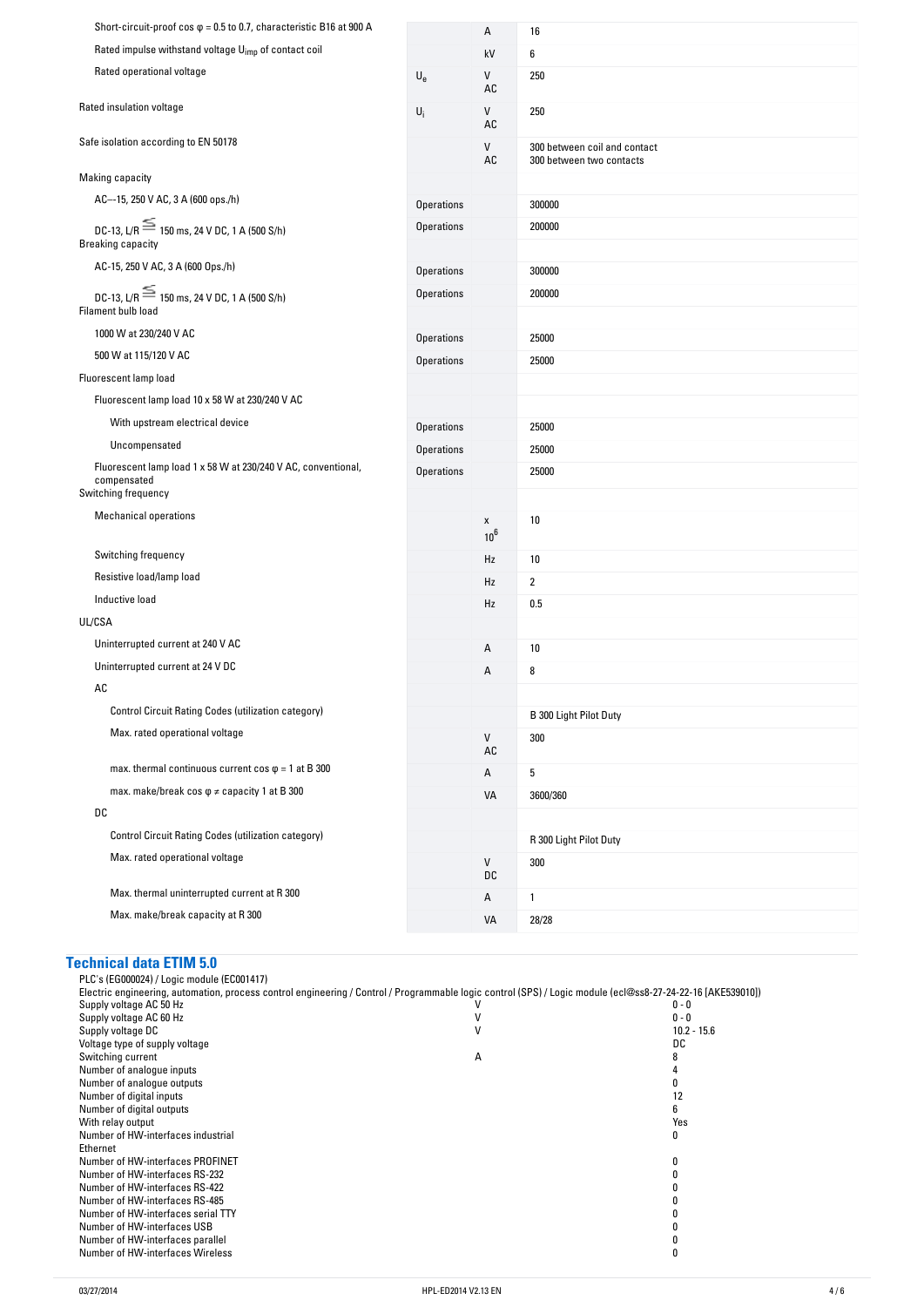| Number of HW-interfaces other        | 1           |
|--------------------------------------|-------------|
| With optical interface               | No          |
| Supporting protocol for TCP/IP       | No          |
| Supporting protocol for PROFIBUS     | No          |
| Supporting protocol for CAN          | No          |
| Supporting protocol for INTERBUS     | No          |
| Supporting protocol for ASI          | No          |
| Supporting protocol for KNX          | No          |
| Supporting protocol for MODBUS       | No          |
| Supporting protocol for Data-Highway | No          |
|                                      |             |
| Supporting protocol for DeviceNet    | No          |
| Supporting protocol for SUCONET      | No          |
| Supporting protocol for LON          | No          |
| Supporting protocol for PROFINET IO  | No          |
| Supporting protocol for PROFINET CBA | No          |
| Supporting protocol for SERCOS       | No          |
| Supporting protocol for Foundation   | No          |
| Fieldbus                             |             |
| Supporting protocol for EtherNet/IP  | No          |
| Supporting protocol for AS-Interface | No          |
| Safety at Work                       |             |
| Supporting protocol for DeviceNet    | No          |
| Safety                               |             |
| Supporting protocol for INTERBUS-    | No          |
| Safety                               |             |
| Supporting protocol for PROFIsafe    | No          |
| Supporting protocol for SafetyBUS p  | No          |
| Supporting protocol for other bus    | No          |
| systems                              |             |
| <b>Radiostandard Bluetooth</b>       | No          |
| Radiostandard WLAN 802.11            | No          |
| <b>Radiostandard GPRS</b>            | No          |
| <b>Radiostandard GSM</b>             | No          |
|                                      |             |
| <b>Radiostandard UMTS</b>            | No          |
| 10 link master                       | No          |
| Redundancy                           | No          |
| With display                         | No          |
| Degree of protection (IP)            | <b>IP20</b> |
| Basic device                         | Yes         |
| Expandable                           | Yes         |
| <b>Expansion device</b>              | No          |
| With timer                           | Yes         |
| Rail mounting possible               | Yes         |
| Wall mounting/direct mounting        | Yes         |
| Front build in possible              | No          |
| Rack-assembly possible               | No          |
| Suited for safety functions          | No          |
| Category according to EN 954-1       |             |
|                                      | 0           |
|                                      |             |
| SIL according to IEC 61508           |             |
| Performance level acc. to EN ISO     |             |
| 13849-1                              |             |
| Appendant operation agent (Ex ia)    | No          |
| Appendant operation agent (Ex ib)    | No          |
| Explosion safety category for gas    | None        |
| Explosion safety category for dust   | None        |
| Width<br>mm                          | 108         |
| Height<br>mm<br>Depth<br>mm          | 90<br>60    |

#### **Dimensions**